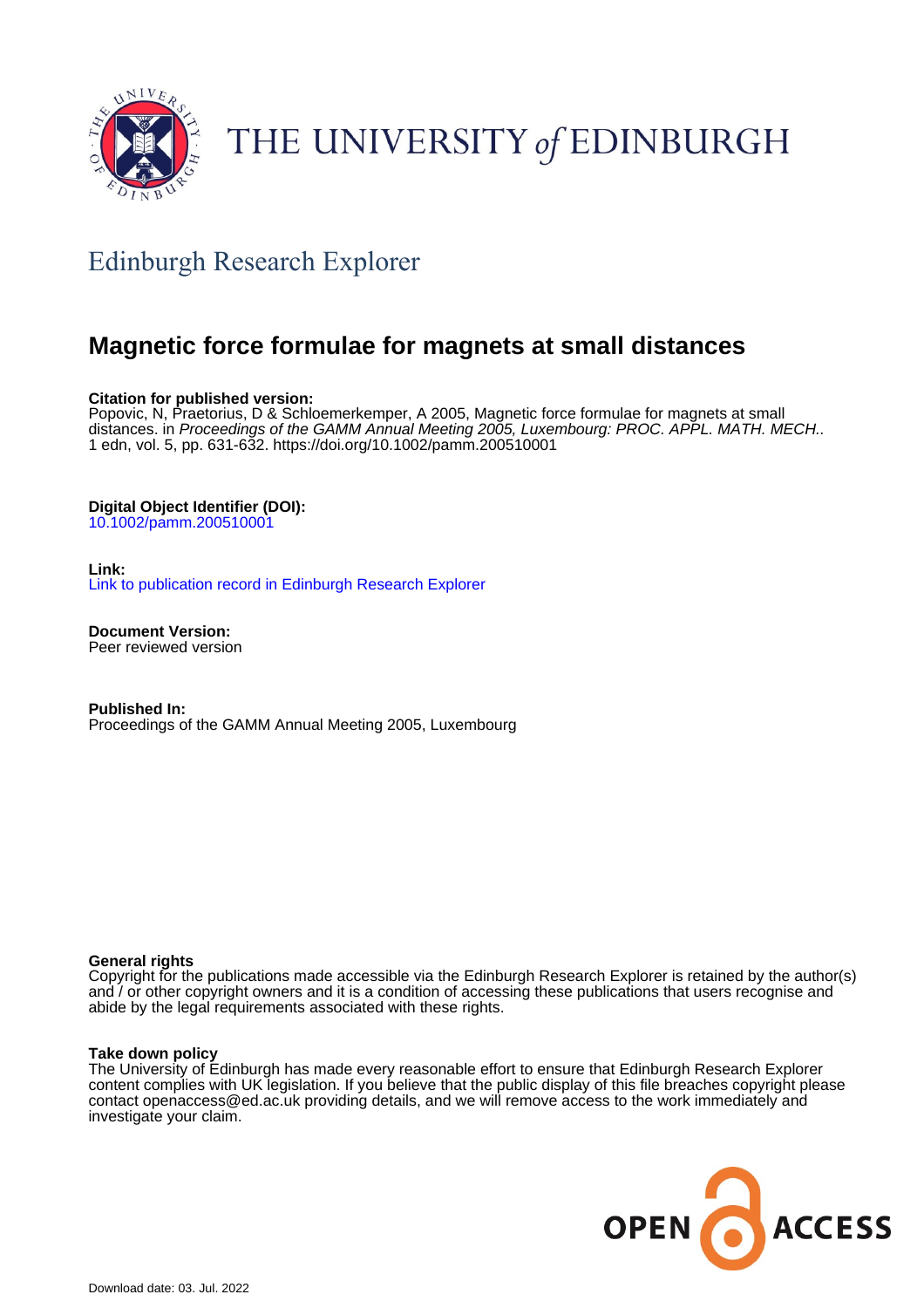# Magnetic Force Formulae for Magnets at Small Distances

## Nikola Popović  $^1$ , Dirk Praetorius  $^2$ , and Anja Schlömerkemper  $^{\ast 3}$

<sup>1</sup> Boston University, Department of Mathematics and Statistics and Center for BioDynamics, 111 Cummington Street, Boston, MA 02215, U.S.A.

<sup>2</sup> Vienna University of Technology, Institute for Analysis and Scientific Computing, Wiedner Hauptstraße 8-10, A-1040 Vienna, Austria

<sup>3</sup> Max Planck Institute for Mathematics in the Sciences, Inselstraße 22-26, D-04103 Leipzig, Germany

In [7], the magnetic force on subregions of rigid magnetized bodies was studied as a discrete-to-continuum limit. The derived force formula includes a new term, which depends on the underlying crystalline lattice structure  $\mathcal{L}$ . It originates from contributions of magnetic dipole-dipole interactions of dipole moments close to the boundary of the considered subregion.

Further studies of this new term have led to the question of how the magnetic force between two idealized magnets, which are a distance  $\varepsilon > 0$  apart, depends on  $\varepsilon$  as  $\varepsilon \to 0$ . In this article, analytical aspects of this question are discussed, cf. [5], where also numerical experiments are performed.

Copyright line will be provided by the publisher

# 1 Introduction

Ferromagnetic shape memory alloys have some potential as new micro-devices, cf. e.g. [1]. In order to construct such devices, a better fundamental understanding of the dynamics of moving interfaces is of interest, cf. e.g. [3] for the study of a microscale cantilever. In this context, the question arises which mathematical formula describes the force between two parts of a magneto-elastic material best. There is a long list of related literature, cf. the references in [7].

To begin with, we assume the magnetized material to be rigid. Several formulae are known for the magnetic force that is exerted by one subbody on another [6, 7]. While one can bring the formulae into a form such that the volume force densities are the same, the surface force densities are different. Therefore, there is some need for experiments to clarify which formula is the most appropriate. Unfortunately, it is not possible or at least not obvious how to measure magnetic forces in the interior of a magnetic body. To circumvent this difficulty, we suggest to consider the force between two magnetic bodies – instead of looking at two subregions of one magnetic body. In particular, we discuss the force between two polygonal bodies A and B whose boundaries have at least a set of positive surface measure in common. Even for this case, one finds several different force formulae.

In this article, we outline some analytical results from [5], to which we refer for details. For the sake of brevity, we focus on polygonal three-dimensional permanent magnets A and B with finitely many edges such that  $A \cap B = \emptyset$  and the surface measure of  $\partial A \cap \partial B$  is positive. Let  $m_A : A \to \mathbb{R}^3$  denote the magnetization corresponding to A; we assume  $m_A$  to be a Lipschitz-continuous vector field which is trivially extended to the entire space  $\mathbb{R}^3$ , i.e.,  $m_A = m_A \chi_A$ . Let  $H_A$  be the magnetic field which is generated by  $m_A$  and which is obtained from the magnetostatic Maxwell equations curl  $H_A = 0$  and  $\text{div} (\mathbf{H}_A + \mathbf{m}_A) = 0$  (in some appropriate physical units). We adopt the same notation for B and denote with  $\mathbf{H}_{A\cup B}$  the magnetic field generated by  $m := m_A + m_B$ .

The experimental idea which drives both the analytical and the numerical studies in [5] is the following: Take  $A$  and  $B$  to be a distance  $\varepsilon > 0$  apart and measure the magnetic force between them as  $\varepsilon$  gets smaller. Then, compare the experimental results for  $\varepsilon \to 0$  with the various mathematical formulae under discussion. To prepare and motivate such real-life experiments, we derive several magnetic force formulae within the geometric framework given above and perform the corresponding numerical experiments.

#### 2 Classical force formula for separated bodies

Following the above ideas, we first assume A and B to be a distance  $\varepsilon > 0$  apart; for definiteness, we shift B along the  $(1, 0, 0)$ -axis and define  $B_{\varepsilon} = \{x + \varepsilon(1, 0, 0) | x \in B\}$ . Then, we apply the classical, well-accepted magnetic force formula for separated bodies (cf. e.g. [4]),

$$
\mathbf{F}^{(\text{sep},\varepsilon)} = \int_A (\mathbf{m}_A \cdot \nabla) \mathbf{H}_{B_{\varepsilon}} dV.
$$

Several numerical experiments involving this formula are performed in [5]. There, we also prove that the limit  $F^{(sep,0)}$  for  $\varepsilon \to 0$  exists and that for any  $\varepsilon \ge 0$ , the force  $\mathbf{F}^{(\text{sep}, \varepsilon)}$  can be computed via closed-form formulae.

<sup>∗</sup> Corresponding author: e-mail: schloem@mis.mpg.de, Phone: +49 341 9959 547, Fax: +49 341 9959 633